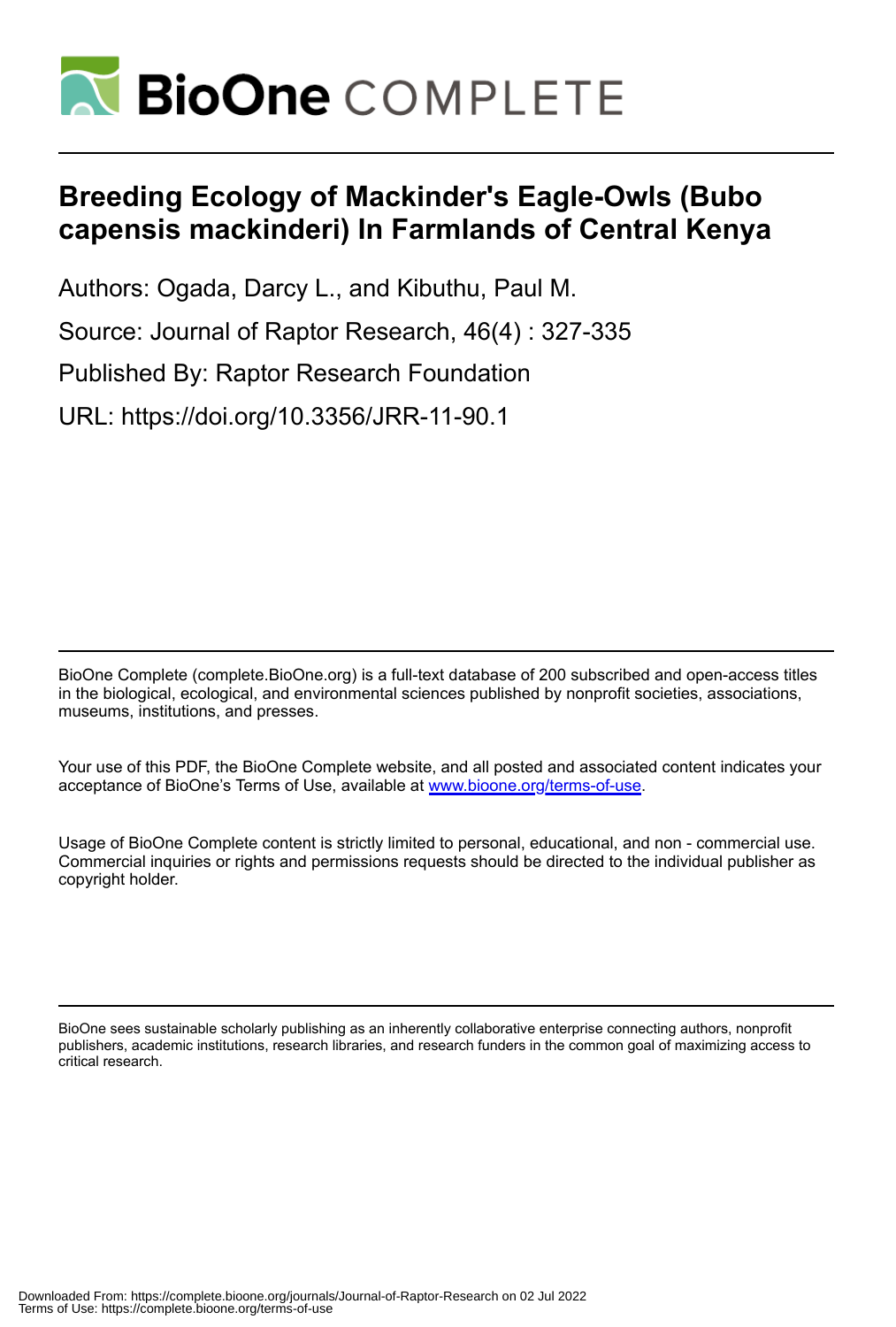# THE JOURNAL OF RAPTOR RESEARCH

### A QUARTERLY PUBLICATION OF THE RAPTOR RESEARCH FOUNDATION, INC.

VOL. 46 DECEMBER 2012 NO. 4

J. Raptor Res. 46(4):327–335 E 2012 The Raptor Research Foundation, Inc.

### BREEDING ECOLOGY OF MACKINDER'S EAGLE-OWLS (BUBO CAPENSIS MACKINDERI) IN FARMLANDS OF CENTRAL KENYA

DARCY L. OGADA1

The Peregrine Fund, 5668 West Flying Hawk Lane, Boise, ID 83709 U.S.A.

and

National Museums of Kenya, Ornithology Section, Box 40658, 00100 Nairobi, Kenya

PAUL M. KIBUTHU

Raptor Working Group of Nature Kenya, P.O. Box 44486, 00100 Nairobi, Kenya

ABSTRACT.—African owls are relatively little known and studying them is difficult due to negative effects of cultural beliefs and consumptive uses of owls. Over a 5-yr period from 2004–08, we studied the breeding ecology of 13 pairs of Mackinder's Eagle-Owls (Bubo capensis mackinderi), a subspecies of the Cape Eagle-Owl (B. capensis), inhabiting a densely populated farming community in central Kenya. Mean owl density was 0.24 pairs/km2 and mean nearest neighbor distance averaged over all years was 1.9 km. Most nests (65%) were located in a cave or on a covered ledge, and mean nest site elevation was 2191 m asl. Nests were located close to farms and grasslands, but far from forests. Initiation of breeding was associated with rainfall patterns. Mean breeding success was 51% and reproductive rate was 1.36 young fledged per successful pair. Increased reproductive success was associated with breeding after the long rainy season, nesting on cliffs or covered ledges, and nesting close to grasslands and human habitation. The majority (59%) of recorded owl deaths were caused by human activities and poisoning was the most common source of mortality. Compared to other populations of Bubo spp., the birds in our study area had a high breeding density but a low reproductive output. Human-induced mortality may be negatively affecting productivity in this population.

KEY WORDS: Mackinder's Eagle-Owl; Cape Eagle-Owl; Bubo capensis mackinderi; Africa; breeding; density; human disturbance; raptor; reproductive rate.

#### ECOLOGI´A REPRODUCTIVA DE BUBO CAPENSIS MACKINDERI EN TIERRAS DE CULTIVO DEL CEN-TRO DE KENIA

RESUMEN.—Se conoce poco acerca de los bu´hos africanos y es difı´cil estudiarlos debido a los efectos negativos de las creencias culturales y los usos que se hace de ellos. En un período de cinco años, entre el 2004 y el 2008, estudiamos la ecología reproductiva de 13 parejas de Bubo capensis mackinderi, una subespecie de Bubo capensis, que habitan en una comunidad agrícola del centro de Kenia. La densidad media de búhos fue de 0.24 parejas/km<sup>2</sup> y la distancia media al vecino más cercano fue de 1.9 km. La mayoría de los nidos (65%) se ubicaron en una cueva o en una cornisa cubierta y la altitud media de los sitios de nidada fue de 2191 m snm. Los nidos se ubicaron cerca de granjas y pastizales, pero lejos de los bosques. El inicio de la reproducción estuvo asociado con los patrones de precipitaciones. El éxito medio de reproducción fue 51% y la tasa de reproducción fue 1.36 volantones por pareja exitosa. El incremento en el éxito reproductivo se asoció con criar después de la larga época lluviosa, anidar en acantilados o cornisas cubiertas y anidar cerca de tierras de cultivo y poblados. La mayoría (59%) de las muertes de búhos registradas fueron causadas por actividades humanas y el envenenamiento fue la causa más común de

<sup>1</sup> Email address: darcyogada@yahoo.com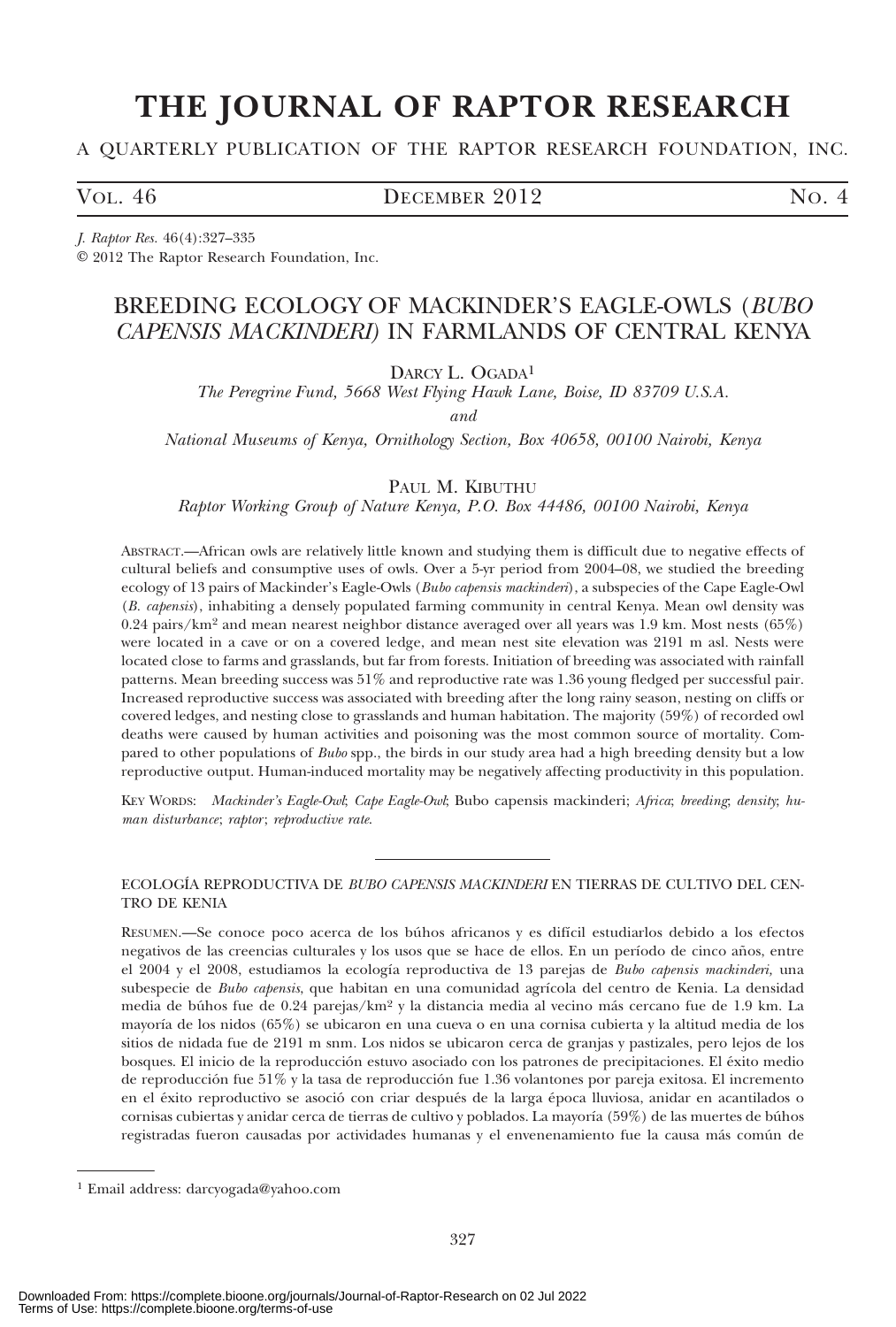mortalidad. Comparada con otras poblaciones de Bubo spp., las aves en nuestra área de estudio presentaron una densidad de reproduccio´n elevada pero un rendimiento reproductivo bajo. La mortalidad inducida por humanos puede estar afectando negativamente la productividad en esta población.

[Traducción del equipo editorial]

Tropical ecosystems are among the most productive and diverse in the world (Bazilevich et al. 1971, Wilson 1988). They contain three-quarters of the world's 'endemic bird areas' or areas relatively rich in endemic bird species. (Bibby et al. 1992). Half of all tropical countries support at least 50 species of raptors (Bildstein et al. 1998). Yet avian species in tropical regions remain relatively understudied and this is particularly true for species that are notoriously difficult to study, such as those inhabiting forests and nocturnal species (e.g., Strigiformes; Bildstein et al. 1998). The study of owls in tropical regions and particularly in Africa is also confounded by strong cultural prejudices, the widespread use of owls for witchcraft, and by security concerns due to working at night (Enriquez and Mikkola 1997, Ogada and Kibuthu 2008). Collectively these have resulted in a paucity of knowledge about African owls and an almost complete lack of long-term studies, particularly from unprotected areas.

Mackinder's Eagle-Owl is one of two subspecies of the nominate Cape Eagle-Owl (B. c. capensis). Preliminary DNA evidence suggests that B. c. mackinderi is a subspecies of B. c. capensis, whereas B. c. dilloni may warrant separate species status (M. Wink pers. comm.). Currently, B. capensis is listed as a species of Least Concern (BirdLife International 2011), though B. c. mackinderi is a regionally vulnerable subspecies in Kenya (Bennun and Njoroge 1996).

Mackinder's Eagle Owl has a discontinuous distribution from Zimbabwe to Kenya (König et al. 1999). In Kenya, this raptor inhabits highland areas and is known mostly from protected areas such as Mt. Kenya, Aberdare, and Mt. Elgon National Parks, though small, fragmented populations of this subspecies also exist in unprotected areas. Mackinder's Eagle Owls have a diverse diet, though typically 1–2 mammalian species constitute  $>75\%$  of the diet of each area studied (Sessions 1972, Gargett and Grobler 1976, Rodel et al. 2002, Ogada and Kibuthu 2009). Overall, the breeding ecology of this species is poorly known, with the exception of one longterm study in the Matopos, Zimbabwe (Gargett 1978, Tarr and Tarr 1991).

Here we report on a 5-yr study on the breeding ecology of Mackinder's Eagle Owls (Bubo capensis mackinderi) in a densely populated agricultural area

in central Kenya. In particular, we: (1) report breeding density, phenology, and reproductive rate, (2) characterize nest sites of these owls, and (3) describe known causes of mortality.

#### **METHODS**

Study Area. Our study area was 40-km2 located in the foothills of the Aberdare Mountains in Nyeri District, central Kenya (00 $^{\circ}11.37'S$ , 36 $^{\circ}147.98'E$ , 1900–2600 m asl). Rainfall averaged 600–1000 mm per year, concentrated during March–May and November–December. The landscape consisted of steep valleys of bushy grassland dotted with smallscale farms  $(<1$  ha) and interspersed with cliffs where the owls typically nested. The cliffs overlooked a cluster of small farms. Few trees above 5 m tall were present, because most have been cut for timber or charcoal. The area was densely populated by humans and levels of human disturbance were high. Farms supported both subsistence and commercial agriculture, and major crops included beans, maize, potato, tomato, onions, and cabbage.

Surveys, Nests, and Reproduction. We censused eagle-owl breeding sites monthly from June 2004 to December 2006 and from February to December 2008. In 2007 breeding sites were surveyed opportunistically during the months of January, July, August, and December. We initially found new sites primarily because of information from local farmers, although we surveyed appropriate habitat for potential nesting cliffs during June 2004–December 2006. A breeding site was defined as the area containing one or more nests within the range of one mated pair of owls (Postupalsky 1974). Confirmation of a breeding site was made by observing owl behaviour or by climbing the cliff. We did not use call-playback to detect new breeding sites because (1) pilot studies showed that this subspecies was not very responsive to call-playback (D. Ogada unpubl. data) and (2) security concerns at the study area precluded fieldwork at dusk, when such surveys would have been most effective. We did not mark individual owls for purposes of identification, but confirmed the establishment of new breeding sites, as opposed to relocation by a previously known pair, by confirming the simultaneous presence of neighboring pairs in the course of a single day. Because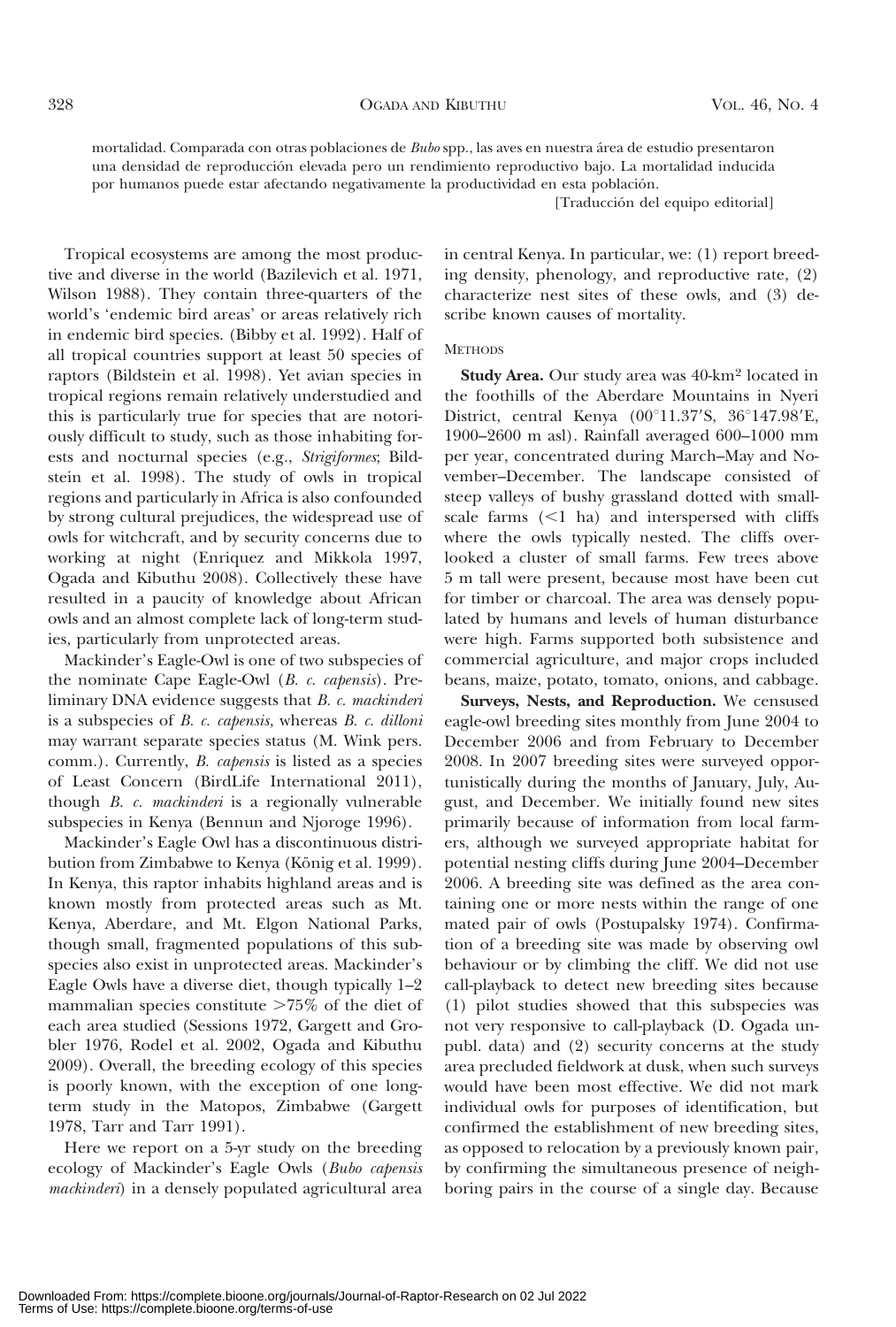| YEAR | <b>TERRITORIAL PAIRS PER km<sup>2</sup></b> $(n^a)$ | MEAN NEAREST NEIGHBOR DISTANCE (km) | G-STATISTIC |
|------|-----------------------------------------------------|-------------------------------------|-------------|
| 2004 | 0.15(6)                                             | 1.70                                | 0.842       |
| 2005 | 0.22(9)                                             | 1.74                                | 0.787       |
| 2006 | 0.32(13)                                            | 2.00                                | 0.839       |
| 2007 | 0.22(9)                                             | 2.00                                | 0.605       |
| 2008 | 0.30(12)                                            | 2.00                                | 0.810       |
| Mean | 0.24                                                | 1.88                                | 0.777       |

Table 1. Density and nest spacing of Mackinder's Eagle-Owls in central Kenya (2004–08).

<sup>a</sup> Number of territorial pairs in the study area each year.

this owl is primarily nocturnal, individuals were unlikely to move between breeding sites during daytime surveys and any pairs counted simultaneously in the course of a single day were considered distinct pairs. GPS locations of all breeding sites were recorded.

Observations of dead nestlings, unhatched eggs, or cessation of activity prior to the calculated date of first fledging indicated nest failure. Laying dates were calculated by subtracting the incubation period of 36 d from hatching dates, which were estimated by nestling size (Sessions 1972, Steyn and Tredgold 1977). At a few sites, nestlings were found at an advanced age and it was not possible to establish the month when breeding commenced. These nests were omitted from analyses of breeding phenology. To avoid disturbing the owls, we did not determine clutch size for most breeding attempts. Young were classified as fledged when they reached an approximate age of 70 d and their number was determined by the observation of young within the territory over subsequent visits. After a breeding failure, we returned to assess whether owls attempted renesting. Renesting attempts were included in calculations of reproductive rate, but not for breeding phenology.

A territorial pair was defined as a pair holding a territory, which was defined as an area containing one or more nests within the home range of a mated pair (Steenhof and Newton 2007). A breeding pair was one that laid eggs, and a successful pair was one that fledged at least one young (Steenhof 1987). Productivity was expressed as breeding success (the percentage of territorial pairs that were successful) and the mean number of young fledged per breeding pair, and per successful pair.

Environmental Variables. We measured 13 environmental variables (see Table 2 for definitions) at 12 breeding sites using GIS or a range finder. At one site we were unable to measure environmental variables. Nest location (cave, covered ledge, open ledge, or ground) was recorded for all breeding attempts where the exact nest location was known. Rainfall was recorded daily at nearby Solio Ranch.

Mortality. We attempted to verify reports of owl mortality and injury, all of which came from the public. We included reports of dead owls where no carcass was found only if the individual reporting it was deemed credible and follow-up visits to the nest site confirmed the absence of an owl.

Statistical Analyses. Values reported represent mean  $\pm$  SE. Regularity of nest spacing was calculated using the G-statistic; this index ranges from 0–1 with values  $\geq 0.65$  indicating a uniform distribution of nests (Brown 1975). Differences in mean nearest neighbor distance (NND) were analyzed using a one-way ANOVA.

We used a Generalized Linear Mixed Model (GLMM) to test the relationship between the success of breeding attempts ( $0 =$  unsuccessful,  $1 =$  successful) and month of breeding onset. We included 'year' as a random effect to avoid pseudoreplication. We used a normal distribution for the GLMM and evaluated whether covariates fit this distribution by testing whether deviance residuals were normally distributed.

Reproductive outcomes (i.e., breeding success and number of fledged young) were related to environmental variables using Generalized Linear Models (GLM). We used only univariate GLMs due to small sample sizes. All GLMs were fitted assuming a normal distribution and this was evaluated by testing that the deviance residuals for each GLM were normally distributed. Breeding success was related to type of nest location using a Chi-square test.

#### RESULTS

Breeding Density and Distribution. We identified a maximum of 13 breeding sites within the study area, but not all sites were occupied every year. Density ranged from 0.15 to 0.32 pairs/ km2 (Table 1). Mean NND did not vary among years ( $F = 0.18$ , df  $= 4, P = 0.95$ . Nests were uniformly distributed in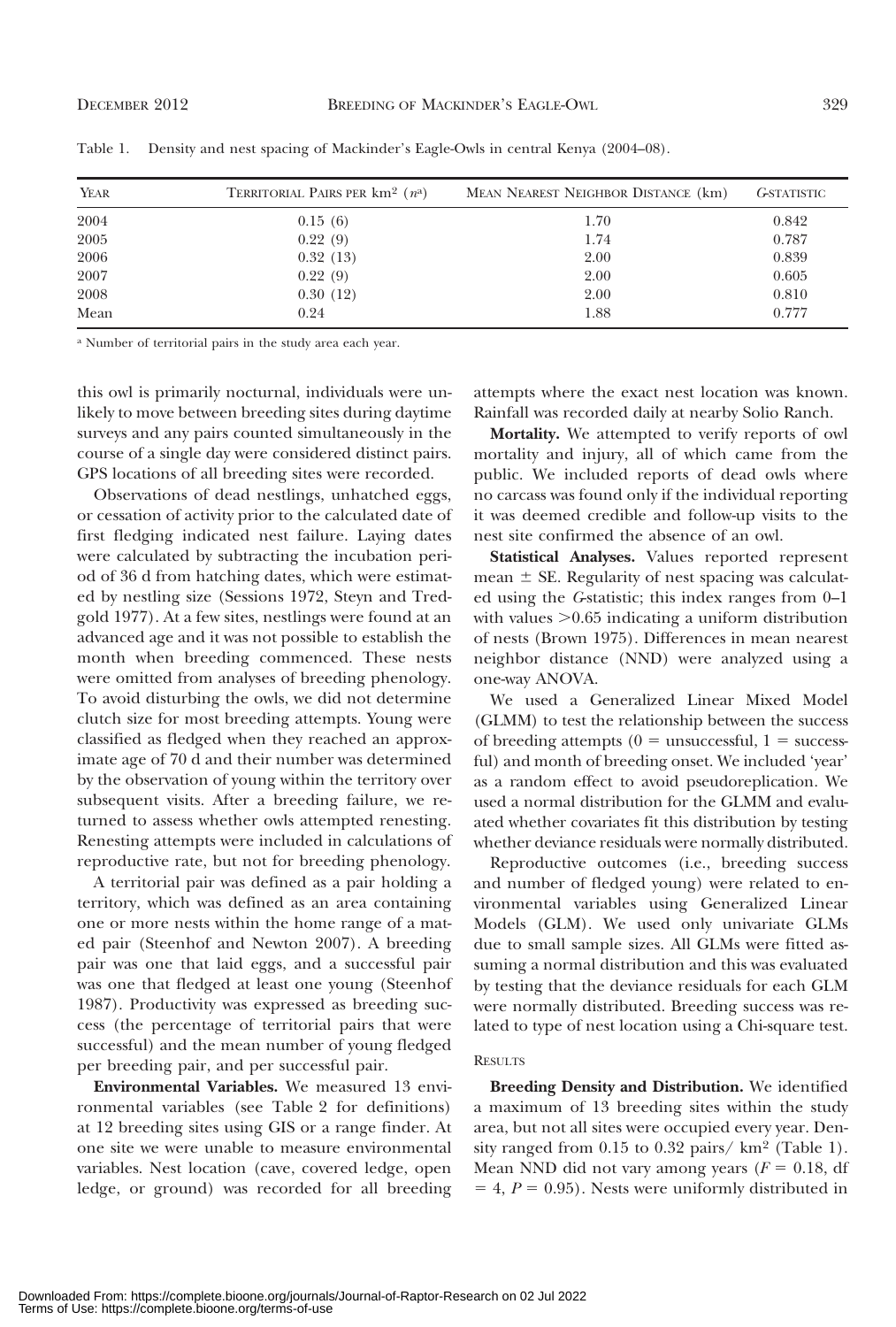| <b>VARIABLE</b>              | <b>DESCRIPTION</b>                                                                                                                       | $MEAN \pm SE$     | <b>RANGE</b> |
|------------------------------|------------------------------------------------------------------------------------------------------------------------------------------|-------------------|--------------|
| Elevation                    | Meters above sea level measured at cliff base.                                                                                           | $2191 \pm 48$     | 1993–2595    |
| Height of cliff complex      | Maximum height of the cliff complex (m)                                                                                                  | $29.5 \pm 3.3$    | $17.2 - 51$  |
| Length of cliff complex      | Maximum width of the cliff complex (m)                                                                                                   | $120.0 \pm 17.7$  | $50 - 216$   |
| % vegetation on cliff        | Visual assessment of scale of vegetation covera                                                                                          | $2.4 \pm 0.2$     | $1 - 4$      |
| Nearest neighbor distance    | Distance to nearest neighboring nest site (km)                                                                                           | $2.00 \pm 0.34$   | $1.0 - 5.6$  |
| Average canopy height        | Average height of all trees measured within a 5-m<br>radius located within 10 m in horizontal distance<br>from the base of the cliff (m) | $2.54 \pm 0.63$   | $0 - 6.3$    |
| Average canopy density       | Total number of trees within a 5-m radius located within<br>10 m in horizontal distance from the base of the cliff                       | $5.33 \pm 1.86$   | $0 - 22$     |
| Distance to water            | Distance to the nearest river or dam (m)                                                                                                 | $45.3 \pm 18.8$   | $1 - 191$    |
| Distance to road             | Distance to the nearest road (m)                                                                                                         | $568.9 \pm 84.1$  | 154-1143     |
| Distance to agriculture      | Distance to the nearest farm (m)                                                                                                         | $46.1 \pm 16.9$   | $7 - 190$    |
| Distance to human habitation | Distance to the nearest homestead (m)                                                                                                    | $292.9 \pm 51.6$  | 73-716       |
| Distance to grassland        | Distance to the nearest grassland (m)                                                                                                    | $94.3 \pm 63.1$   | $0 - 634$    |
| Distance to forest           | Distance to the nearest protected forest (m)                                                                                             | $961.8 \pm 392.1$ | $0 - 3140$   |

Table 2. Environmental variables at Mackinder's Eagle-Owl nest sites  $(n = 12)$ . Distance variables were measured by GIS. Length and width variables were measured with a range finder.

 $a 1 \le 25\%, 2 = 26 - 50\%, 3 = 51 - 75\%, 4 = 75\%.$ 

all years except 2007 when they were nearly uniform (Table 1).

Nest Sites. We identified the precise location of 19 nests for 39 breeding attempts. At two breeding sites we were unable to identify the location of any nests and at four breeding sites one nest was used twice. Most nests (65%) were located in caves or on covered ledges ( $n = 13$ ). Other nests were on open ledges or on the ground ( $n = 6$ ). The same nest was used in 17% ( $n = 5$ ) of breeding attempts in consecutive breeding seasons. There was an average of  $2.5 \pm 0.35$  alternative nests per breeding site (range 1–5,  $n = 13$ ). Mean breeding site elevation was 2191  $\pm$  48 m (range 1993–2595,  $n = 13$ ; Table 2). Breeding cliffs averaged 30 m high and 120 m long and  $<$  50% of the cliff face was covered with vegetation (Table 2). The tree canopy beneath the breeding cliff was sparse and consisted mainly of shrubs (Table 2). All breeding sites were located within 200 m of farms and the majority  $(67%)$  were <20 m from an active farm. Nests were located closer to grasslands (mean  $\leq 100$  m) than to forests (mean  $>1000$  m; Table 2).

Phenology and Breeding Performance. Laying date was estimated by observation of incubation behavior or by back-calculating based on nestlings' estimated age upon discovery. Laying date was concentrated in seven different months of the year and was bimodally distributed, usually commencing

approximately 2 mo after the short (October–November) and long rains (March–May; Fig. 1). Attempts to renest when initial nests failed were made in June ( $n = 2$ ) and November ( $n = 1$ ). Individual pairs did not conform to any regularly repeated breeding cycle (e.g., bred annually, biannually, etc). Pairs bred in successive years 36% of the time  $(n = 39$  breeding attempts) and of these 57% were successful ( $n = 14$  breeding attempts).

The 39 breeding attempts resulted in 34 fledged young. Most breeding attempts (67%) produced one nestling,  $31\%$  ( $n = 10$ ) had two nestlings, and one had three. Overall, the percentage of territorial pairs that were successful was  $50.9\%$  ( $n = 25$  successful nesting attempts; Table 3). The mean number of fledged young was  $0.67 \pm 0.09$  per territorial pair (range 0–3,  $n = 49$  nesting attempts), 0.95  $\pm$ 0.11 per breeding pair (range 0–3,  $n = 36$  breeding attempts), and  $1.36 \pm 0.14$  per successful pair (range 1–3,  $n = 25$  successful nestings; Table 3). Of eleven breeding failures, one was due to poisoning of the female, one nest was raided by Pied Crows (Corvus albus), one nest was abandoned due to an influx of bees, one was washed away by a flood, and the remainder failed due to unknown causes.

Factors Affecting Breeding Performance. Timing of the onset of breeding was a significant predictor of breeding success. Breeding attempts that began during April–August after the long rains were 85%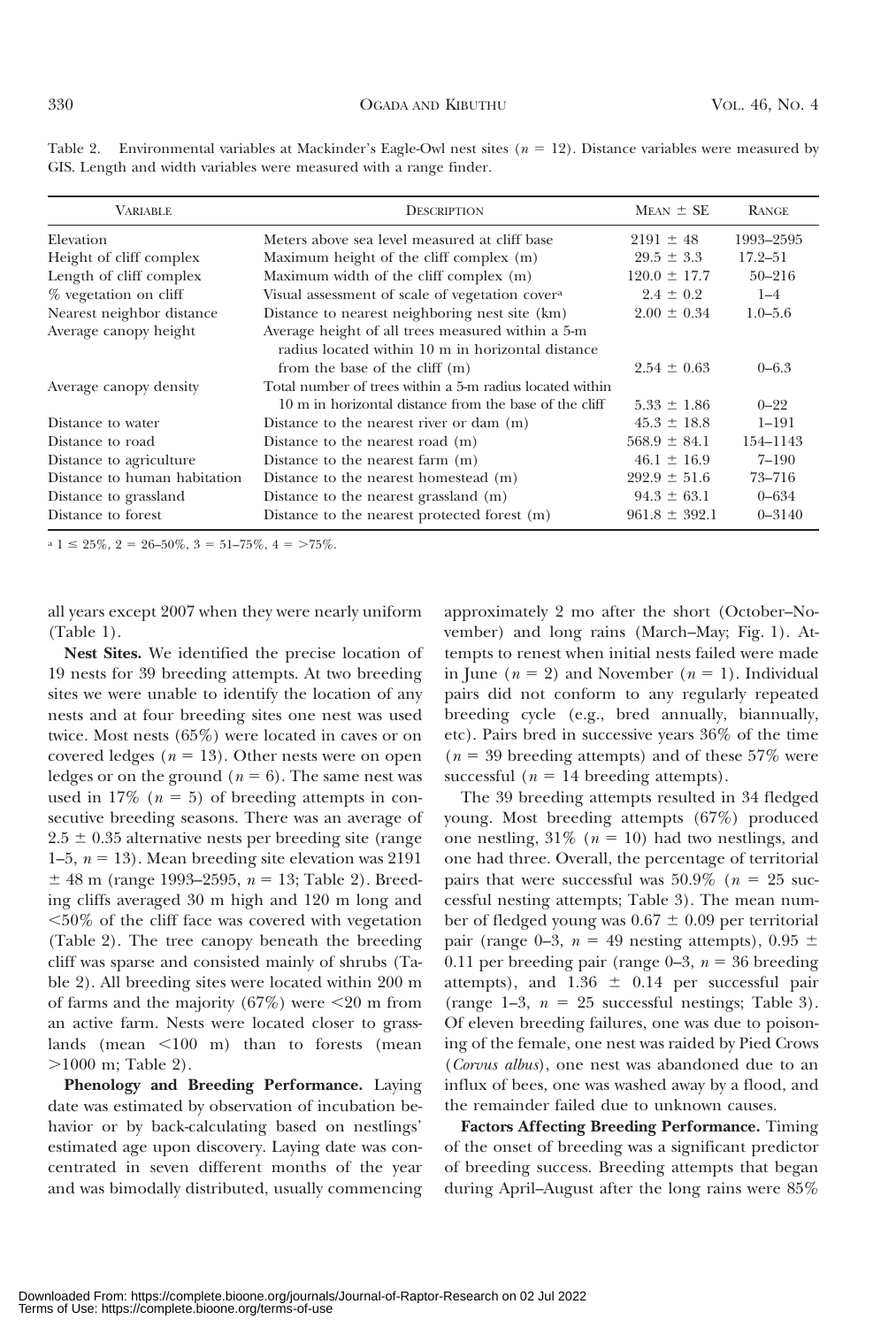

Figure 1. Number of breeding attempts  $(n = 28)$  by month in relation to the mean local monthly rainfall. Renesting attempts are not included.

successful compared to a 55% success rate for breeding attempts that began breeding during January–February (month:  $X^2 = 19.41$ ,  $P = 0.003$ ; year:  $X^2 = 1.70, P = 0.791$ .

Breeding success increased with nest-site elevation above sea level (Table 4). Nests located in caves or on covered ledges were more likely to be successful than those located on open ledges or on the ground  $(X^2 =$ 11.43,  $P = 0.010$ ). Nests located in close proximity to human habitation and grasslands had higher breeding success. Nests closer to grasslands also fledged more young (Table 4). Proximity to agricultural fields had a negative effect on the number of fledged young

(Table 4). Other variables, including the height and length of the breeding cliff, NND, and the height and density of the canopy beneath the breeding cliff, had no effect on productivity (Table 4).

Mortality. Ten young and six adult owls were found dead during the study. Six died from unknown causes. Of those that died from known causes, the majority (59%) were induced by human activities. Five owls (50%) were poisoned (three intentionally and two incidentally), two (20%) collided with vehicles, one (10%) died as a result of being captured for sale, one (10%) collided with a wire fence, and one nestling (10%) was killed by a Pied Crow.

Table 3. Reproductive rates of Mackinder's Eagle-Owls in Kenya 2004–08.

|                                   | 2004 | 2005 | 2006 | 2007 | 2008 | <b>MEAN</b> |
|-----------------------------------|------|------|------|------|------|-------------|
| Breeding sites                    |      | 9    | 13   | 12   | 13   | 10.8        |
| Territorial pairs                 | h    | 9    | 13   | 9    | 12   | 9.8         |
| Breeding pairs                    | 4    | 4    | 9    | 9    | 10   | 7.2         |
| Successful pairs                  | 3    | 3    | 6    | 6    |      | 5.0         |
| $%$ successful nests <sup>a</sup> | 0.50 | 0.33 | 0.46 | 0.67 | 0.58 | 0.51        |
| Brood sizeb                       | 4    | 5    |      | 9    | 13   | 7.6         |
| Young fledged <sup>c</sup>        | 3    | 5    |      | ד    | 12   | 6.8         |
| Young fledged/territorial pair    | 0.50 | 0.56 | 0.54 | 0.78 | 0.10 | 0.67        |
| Young fledged/breeding pair       | 0.75 | 1.25 | 0.78 | 0.78 | 1.20 | 0.95        |
| Young fledged/successful pair     | 1.00 | 1.67 | 1.17 | 1.28 | 1.71 | 1.36        |

<sup>a</sup> Number of territorial pairs that were successful.

<sup>b</sup> Nest sites for which the number of fledged young was known were assumed to have the same number of young in the nest.

c Newly discovered nest sites that indicated successful hatching of nestlings; i.e., many pellets and remains found at nest site, were assumed to have fledged one young if no nestling carcass was found at the nest site.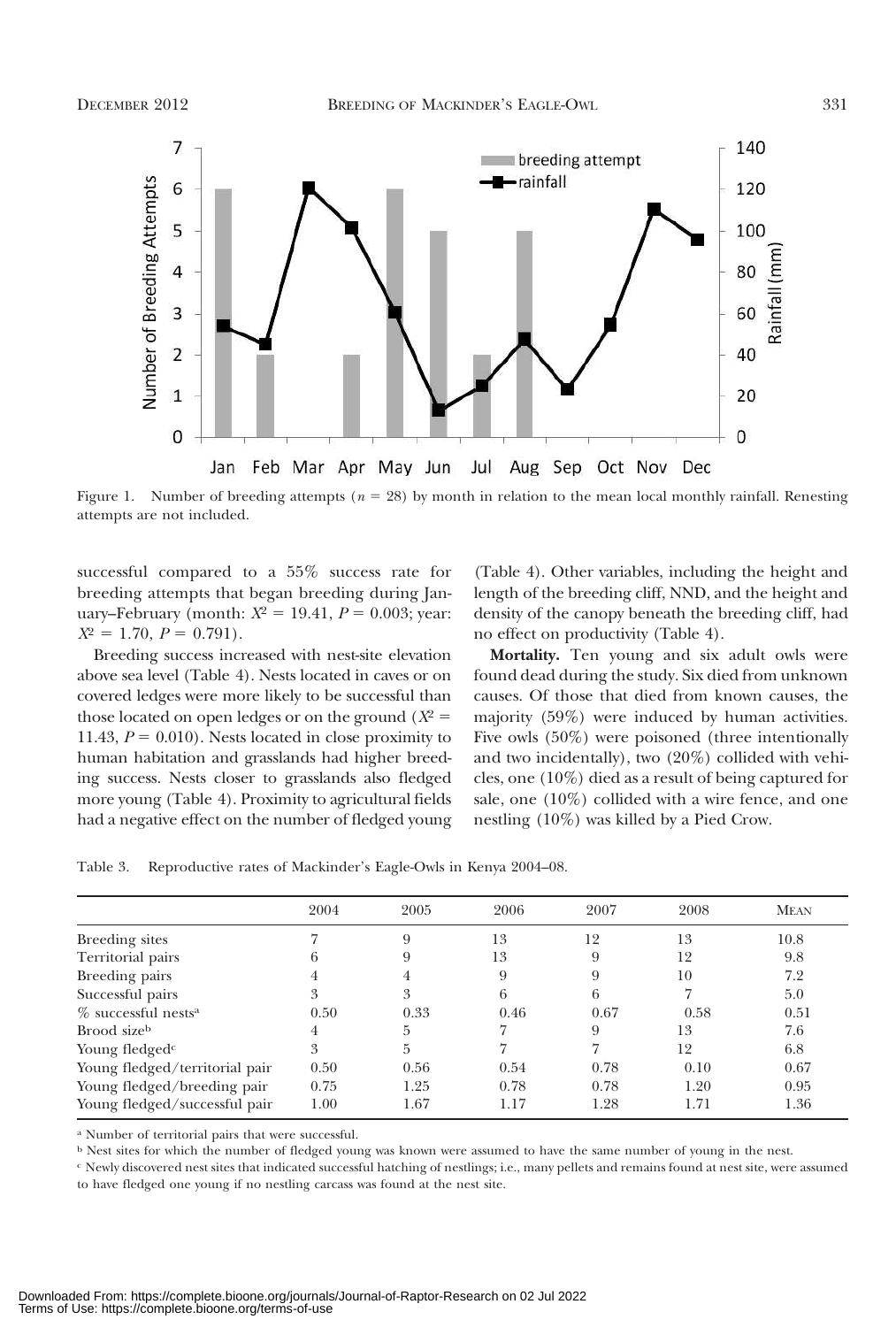| <b>DEPENDENT VARIABLE</b>    | <b>BREEDING SUCCESS<sup>a</sup></b> | <b>NUMBER OF FLEDGED YOUNG</b> |
|------------------------------|-------------------------------------|--------------------------------|
| Elevation                    | $X^2 = 3.14$ , $P = 0.076^*$        | $X^2 = 0.44$ , $P = 0.505$     |
| Height of cliff complex      | $X^2 = 0.03$ , $P = 0.869$          | $X^2 = 2.31, P = 0.129$        |
| Length of cliff complex      | $X^2 = 0.31, P = 0.579$             | $X^2 = 0.00, P = 0.945$        |
| % vegetation on cliff        | $X^2 = 1.35, P = 0.717$             | $X^2 = 3.21, P = 0.360$        |
| NND                          | $X^2 = 0.20$ , $P = 0.653$          | $X^2 = 2.34, P = 0.126$        |
| Average canopy height        | $X^2 = 0.02$ , $P = 0.879$          | $X^2 = 0.16$ , $P = 0.690$     |
| Average canopy density       | $X^2 = 1.07$ , $P = 0.301$          | $X^2 = 1.37$ , $P = 0.242$     |
| Distance to water            | $X^2 = 0.54$ , $P = 0.462$          | $X^2 = 2.53$ , $P = 0.112$     |
| Distance to road             | $X^2 = 2.63$ , $P = 0.105$          | $X^2 = 0.63$ , $P = 0.428$     |
| Distance to agriculture      | $X^2 = 0.72$ , $P = 0.397$          | $X^2 = 4.24$ , $P = 0.039**$   |
| Distance to human habitation | $X^2 = 2.78, P = 0.095^*$           | $X^2 = 1.86, P = 0.173$        |
| Distance to grassland        | $X^2 = 2.98$ , $P = 0.084*$         | $X^2 = 3.56, P = 0.059^*$      |
| Distance to forest           | $X^2 = 0.48$ , $P = 0.486$          | $X^2 = 0.60$ , $P = 0.439$     |

Table 4. Environmental variables affecting Mackinder's Eagle-Owl productivity at 12 nest sites. Results are for GLMs. \* indicates  $P < 0.10$ ; \*\* indicates  $P < 0.05$ .

a Percentage of territorial pairs raising at least one nestling until fledging.

#### **DISCUSSION**

Studies of the density and productivity of African owls are rare, though increasingly important due to mounting threats from climate change, land conversion, use of owls in witchcraft, and human population growth. Ours is one of the few studies on the distribution and reproduction of Mackinder's Eagle-Owls. Our study showed that these owls are capable of living at high population densities within suitable highland habitat. Although there are few comparable data for this species, our study population lived at a relatively high density and had high productivity compared to a population in southern Africa (Gargett 1978, Appendix). Compared to eagle-owl (Bubo spp.) populations in other regions, our study population lived at high density, but had relatively low breeding success and reproductive rates (Appendix).

In this population, attempts at ground-nesting were unsuccessful and nest sites that were easily reached by climbing were occasionally robbed of young or eggs by humans who intended to sell them (P. Kibuthu unpubl. data). Illegal collection of eggs for use in witchcraft has become a major threat to this population in recent years (P. Kibuthu unpubl. data). Although this subspecies has successfully nested on the ground in protected habitats (Sessions 1972, Steyn and Tredgold 1977, Gargett 1978), our observations suggest that human interference at nests may be a factor limiting productivity in this population.

Altitude was the major determinant of the breeding range of Mackinder's Eagle-Owls in Kenya; on the Mau escarpment in the Rift Valley, this species was never observed nesting below 2100 m (Sessions 1972).

Results of productivity for this population should be interpreted with caution because owls in our study were not individually marked. We could not assess the potential turnover of individual owls at territories among breeding seasons, which may influence reproductive rates. However, given that productivity remained fairly constant throughout the 5 yr of our study, we suspect this had little effect on our overall results.

Populations of the Eurasian Eagle-Owl (B. bubo) living in relatively low-elevation, highly human-altered landscapes had higher densities, lower mean nearest neighbor distances, and similar reproductive rates compared to populations in landscapes only slightly altered by humans (Marchesi et al. 2002). Similar results were also described for the Rock Eagle-Owl (B. bengalensis) in India (Pande et al. 2011). Results of this study and a previous study (Ogada and Kibuthu 2009) suggest there may be a link between farming activities and high density in this species. However, breeding success was low and this may be related to human interference at nests and related mortality. Human activities contributed to at least two of the breeding failures we documented and may have had a greater effect than our results indicated, given that the majority of owl injuries and mortalities were related directly or indirectly to human activities. Mortality related to anthropogenic causes is a likely consequence of the owls living in close proximity to humans and has been associated with increased risk of mortality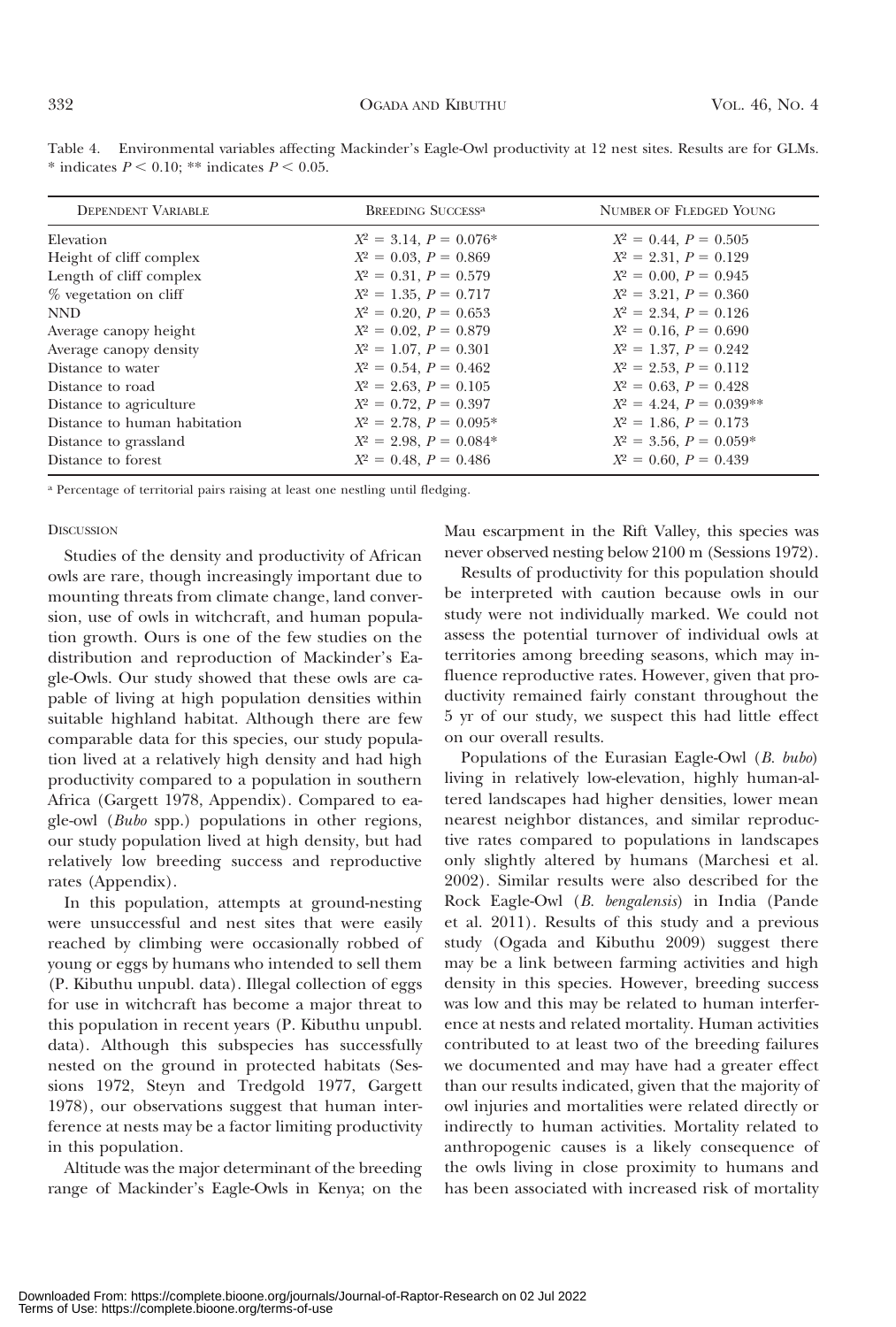in other species of eagle-owls, notably the Eurasian Eagle-Owl (Marchesi et al. 2002, Martínez et al. 2006). Intentional and secondary poisoning of owls through the use of highly toxic agrochemicals was the biggest threat to this population and the farmers we interviewed indicated that crop pests (e.g., rodents, weaver birds [Ploceus spp.], mousebirds [Colius spp.], and insects) were the greatest threat to their livelihoods (Ogada and Kibuthu 2008).

This study has provided important knowledge about the breeding ecology of Mackinder's Eagle-Owl, a little-known African subspecies of the Cape Eagle-Owl. We found that in Kenya this species breeds successfully in open highland habitat and can breed successfully in areas of high human activity, if nests are located on cliffs or other inaccessible areas. Rainfall patterns were associated with the onset of breeding and mortality is largely related to human causes.

#### **ACKNOWLEDGMENTS**

We acknowledge the support and cooperation of the Ministry of Education of the Republic of Kenya and National Museums of Kenya. This study was supported by grants from National Geographic Society Conservation Trust, Sea-World-Busch Gardens Conservation Fund, John Ball Zoo Society Wildlife Conservation Fund, The Peregrine Fund, Miami Metrozoo, Raptor Research Foundation-Leslie Brown Memorial Grant, World Owl Trust, Kenya Wildlife Trust and Tarrytown FWC. M. Ogada, A. Craig, S. Thomsett, M. Virani, F. Keesing, and R. Ostfeld provided advice and scientific guidance. E. Parfet gave access to long-term rainfall data. Logistical support was provided by Father Boniface and P. Allmendinger. The Ornithology Section of the National Museums of Kenya provided project interns, E. Muthoga and the late M. Mugode. Two anonymous reviewers and the Editor and Associate Editor provided comments that greatly improved the quality of this manuscript. Most importantly, we thank the farmers from Kiawara, Bellevue, Watuka, and Ngare Ngiro communities on whose farms this research was undertaken.

#### LITERATURE CITED

- ADAMCIK, R.S., A.W. TODD, AND L.B. KEITH. 1978. Demographic and dietary responses of Great Horned Owls during a snowshoe hare cycle. Canadian Field Naturalist 92:156–166.
- BAZILEVICH, N.I., L.Y. RODIN, AND N.N. ROZOV. 1971. Geographical aspects of biological productivity. Soviet Geography: Review and Translation 12:293–317.
- BENEYTO, A. AND J.A. BORAU. 1996. El Buho real (Bubo bubo) en Cataluña (NE de España). Pages 477-483 in J. Muntaner and J. Mayol [EDS.], Biología y conservación de las rapaces mediterráneas. SEO, Madrid, Spain.
- BENNUN, L. AND P. NJOROGE. 1996. Birds to watch in East Africa: a preliminary Red Data list. Department of Ornithology, National Museums of Kenya, Nairobi, Kenya.
- BERGIER, P. AND O. BADAN. 1979. Compléments sur la reproduction du Grand-duc Bubo bubo en Provence. Alauda 47:271–275.
- BIBBY, C.J., N.J. COLLAR, M.J. CROSBY, M.F. HEATH, C.H. IMBO-DEN, T.H. JOHNSON, A.J. LONG, A.J. SATTERSFIELD, AND S.J. THIRGOOD. 1992. Putting biodiversity on the map: priority areas for global conservation. ICBP, Cambridge, U.K.
- BILDSTEIN, K.L., W. SCHELSKY, AND J. ZALLES. 1998. Conservation status of tropical raptors. Journal of Raptor Research 32:3–18.
- BIRDLIFE INTERNATIONAL. 2011. Species factsheet: Bubo capensis. http://www.birdlife.org (last accessed 22 November 2011).
- BROWN, D. 1975. A test of randomness of nest spacing. Wildfowl 26:102–103.
- COCHET, G. 1985. Données préliminaires sur le Hibou grand-duc Bubo bubo dans les Causses et les Cévennes. Bièvre 7:93-100.
- DEFONTAINES, P. AND D. CERET. 1990. Influence des milieux naturels sur la reproduction du Grand-duc (Bubo bubo) dans l'Herault. Bièvre 11:59-61.
- ENRIQUEZ, P.L. AND H. MIKKOLA. 1997. Comparative study of general public owl knowledge in Costa Rica, Central America and Malawi, Africa. Pages 160–166 in J.R. Duncan, D.H. Johnson, and T.H. Nicholls [EDS.], Biology and conservation of owls of the northern hemisphere: Second International Symposium. USDA Forest Service General Technical Report NC-190, St. Paul, MN U.S.A.
- FRANK, R.A. AND R.S. LUTZ. 1997. Great Horned Owl (Bubo virginianus) productivity and home range characteristics in a shortgrass prairie. Pages 185–189 in J.R. Duncan, D.H. Johnson, and T.H. Nicholls [EDS.], Biology and conservation of owls of the northern hemisphere: Second International Symposium. USDA Forest Service General Technical Report NC-190, St. Paul, MN U.S.A.
- FREY, H. 1992. Bestandsentwicklung und Jungenproduktion des Uhus (Bubo bubo) in Niederösterreich zwischen 1969 und 1991. Egretta 35:9–19.
- GARGETT, V. 1978. Mackinder's Eagle Owl in the Matopos, Rhodesia. Pages 46–61 in Symposium on African Predatory Birds. Northern Transvaal Ornithological Society, Pretoria, South Africa.
	- AND J.H. GROBLER. 1976. Prey of the Cape Eagle Owl Bubo capensis mackinderi Sharpe 1899, in the Matopos, Rhodesia. Arnoldia 8:1–7.
- HALLER, H. 1978. Zur populationsökologie des Uhus Bubo bubo im Hochgebirge: Bestand, bestandsentwicklung und Lebensraum in den Rätischen Alpen. Ornithologische Beobacter 75:237–265.
- KÖNIG, C., F. WEICK, AND J.H. BECKING. 1999. Owls: a guide to the owls of the world. Yale Univ. Press, New Haven, CT U.S.A. and London, U.K.
- KUNSTMULLER, I. 1996. Abundance and breeding biology of the Eagle Owl (Bubo bubo) in the Czech-Moravian Highlands in the years 1989–95. Buteo 8:81–102.
- MARCHESI, L., F. SERGIO, AND P. PEDRINI. 2002. Costs and benefits of breeding in human-altered landscapes for the Eagle Owl Bubo bubo. Ibis 144:164–177.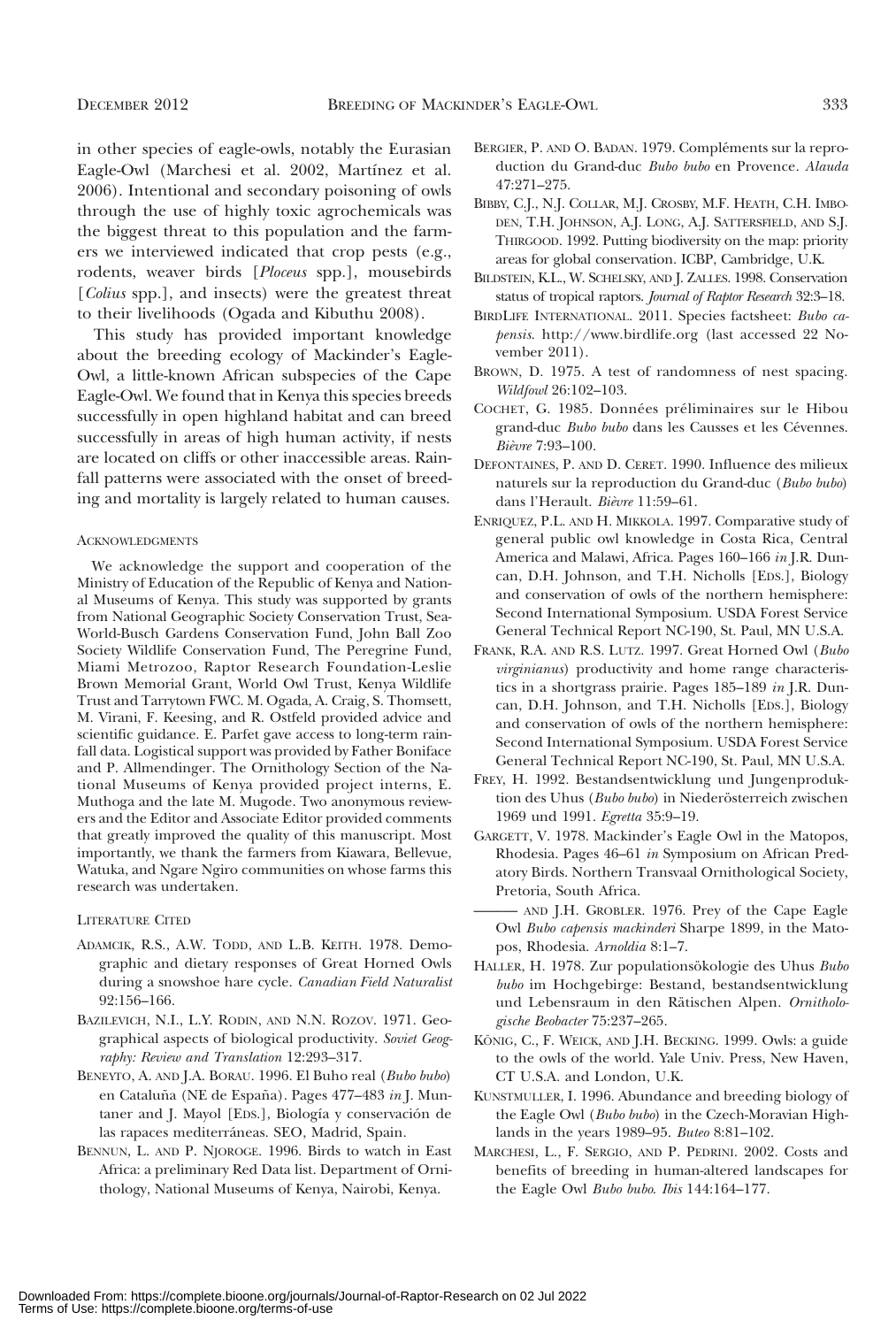- MARTI´NEZ, J.A., J.E. MARTI´NEZ, S. MANOSA, I. ZUBEROGOITIA, AND J.F. CALVO. 2006. How to manage human-induced mortality in the Eagle Owl Bubo bubo. Bird Conservation International 16:265–278.
- MARTÍNEZ, J.E., M.A. SANCHEZ, D. CARMONA, J.A. SANCHEZ, A. ORTUÑO, AND R. MARTINEZ. 1992. The ecology and conservation of the Eagle Owl Bubo bubo in Murcia, south-east Spain. Pages 84–88 in C.A. Galbraith, I.R. Taylor, and S. Percival [EDS.], The ecology and conservation of European owls. Joint Nature Conservation Committee, Peterborough, U.K.
- MEBS, T. 1972. Zur biologie des Uhus (Bubo bubo) in Nordlichen Frankenjura. Anzeiger der Ornithologischen Gesellschaft in Bayern 11:7–25.
- OGADA, D.L. AND P.M. KIBUTHU. 2008. Conserving Mackinder's Eagle Owls in farmlands of Kenya: assessing the influence of pesticide use, tourism and local knowledge of owl habits in protecting a culturally loathed species. Environmental Conservation 35:252–260.
	- AND ---------. 2009. Impacts of agriculture on the diet and productivity of Mackinder's Eagle Owls (Bubo capensis mackinderi) in Kenya. Biotropica 41:485–492.
- OLSSON, V. 1979. Studies on a population of eagle owls, Bubo bubo (L.), in southeast Sweden. Viltrevy 11:3–99.
- PANDE, S., A. PAWASHE, M. MURLIDHAR, A. MAHALBAL, C. JOGLEKAR, AND R. YOSEF. 2011. Breeding biology, nesting habitat, and diet of the Rock Eagle-Owl (Bubo bengalensis). Journal of Raptor Research 45:211–219.
- PENTERIANI, V., M. GALLARDO, AND P. ROCHE. 2002. Landscape structure and food supply affect eagle owl Bubo bubo density and breeding performance: a case of intrapopulation heterogeneity. Journal of Zoology 257:365–372.
- POSTUPALSKY, S. 1974. Raptor reproductive success: some problems with methods, criteria, and terminology. Pages 21–31 in F.N. Hamerstrom, Jr., B.E. Harrell, and R.R. Olendorff [EDS.], Management of raptors. Raptor Research Report 2. Proceedings of the Conference on Raptor Conservation Techniques, Fort Collins, CO U.S.A.
- RODEL, H.G., W.W.A. SCHOLZE, AND D. KOCK. 2002. Diet of Mackinder's Eagle Owl Bubo capensis mackinderi in the alpine zone of Mount Kenya. African Journal of Ecology 40:283–288.
- SESSIONS, P.H.B. 1972. Observations on Mackinder's Eagle Owl Bubo capensis mackinderi Sharpe on a Kenya farm. Journal of the East Africa Natural History Society and National Museum 138:1–20.
- STEENHOF, K. 1987. Assessing raptor reproductive success and productivity. Pages 157–170 in B.A. Giron Pendleton, B.A. Millsap, K.W. Cline, and D.M. Bird [EDS.], Raptor management techniques manual. National Wildlife Federation, Washington, DC U.S.A.
- ——— AND I. NEWTON. 2007. Assessing nesting success and productivity. Pages 181–192 in D.M. Bird and K.L. Bildstein [EDS.], Raptor research and management techniques. Hancock House Publishers, Blaine, WA U.S.A.
- STEYN, P. AND D. TREDGOLD. 1977. Observations on the Cape Eagle Owl. Bokmakierie 29:31–42.
- TARR, S. AND V. TARR. 1991. More on Mackinder's Eagle Owl in the Matobo Hills. Honeyguide 37:100–109.
- WILSON, E.O. [ED.]. 1988. Biodiversity. National Academy Press, Washington, DC U.S.A.
- Received 30 November 2011; accepted 3 July 2012 Associate Editor: Fabrizio Sergio